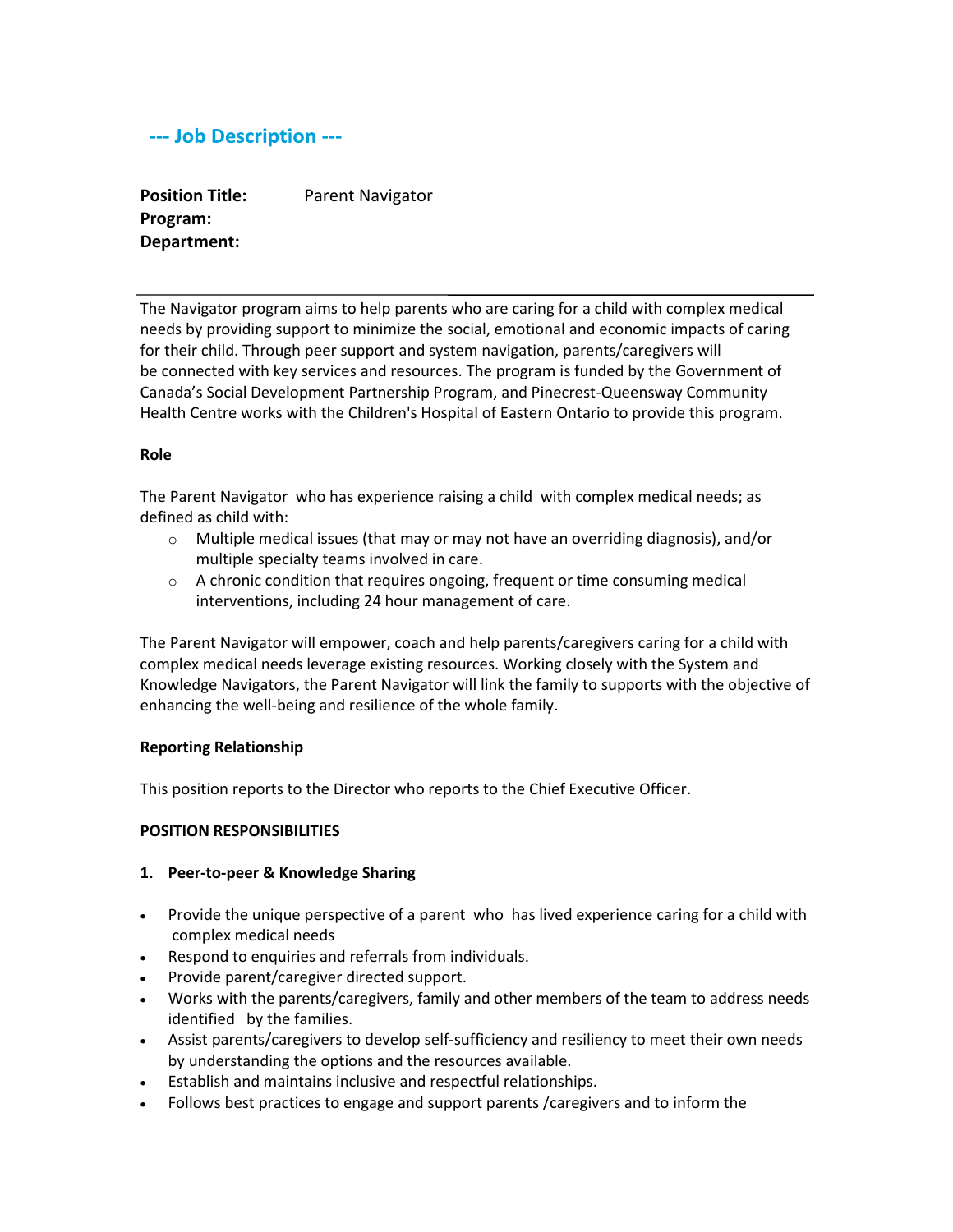development of peer to peer activities.

- Organize, host and promote events /activities that support the development of a peer to peer community.
- Promote knowledge sharing among parents/caregiver and relevant stakeholders.
- Records all client interactions in an objective and accurate manner that reflects organizational/protocols and established regulatory practices.

### **2. Awareness & Advocacy**

- Contribute and deliver the programs awareness activities to parents/caregivers and key Stakeholders.
- Represent the parents/caregivers perspective of the lived experience.
- Gather information on and contribute to the understanding of barriers and challenges that families are facing with the intent to inform program direction.

#### **3. Teamwork and Collaboration**

- Develop collaborative relationships with partners within the community and hospital settings.
- Contribute to the development of the program.

### **4. Administration**

- Develop and maintains a comprehensive knowledge database of community resources relevant to parents/caregivers.
- Perform administrative tasks relevant to the position such as data collection, document revision, social networking, updating outreach documents and communications.

#### **STANDARD EMPLOYEE RESPONSIBILITIES**

As an employee, this position is responsible for the following:

#### **1. Administrative**

- Working in a manner that preserves confidentiality and seeks to minimize risk in keeping with Privacy and Confidentiality Policies and Procedures.
- Contributing to the Centre's activities to collect, analyse and report on data and relevant information, and participate in research.
- Maintaining competence, and where applicable, a professional licence to practice.
- Contributing to the Centre's practices of hiring, orienting and training of staff.
- Working during both regular and extended hours of operation in locations identified by the Centre.
- Submits requests for leave and overtime worked in a timely manner.
- Complies and adheres to all applicable Centre policies and procedures.

## **2. Organizational**

*Last Reviewed: Reviewed by: Previous Reviewed Dates:*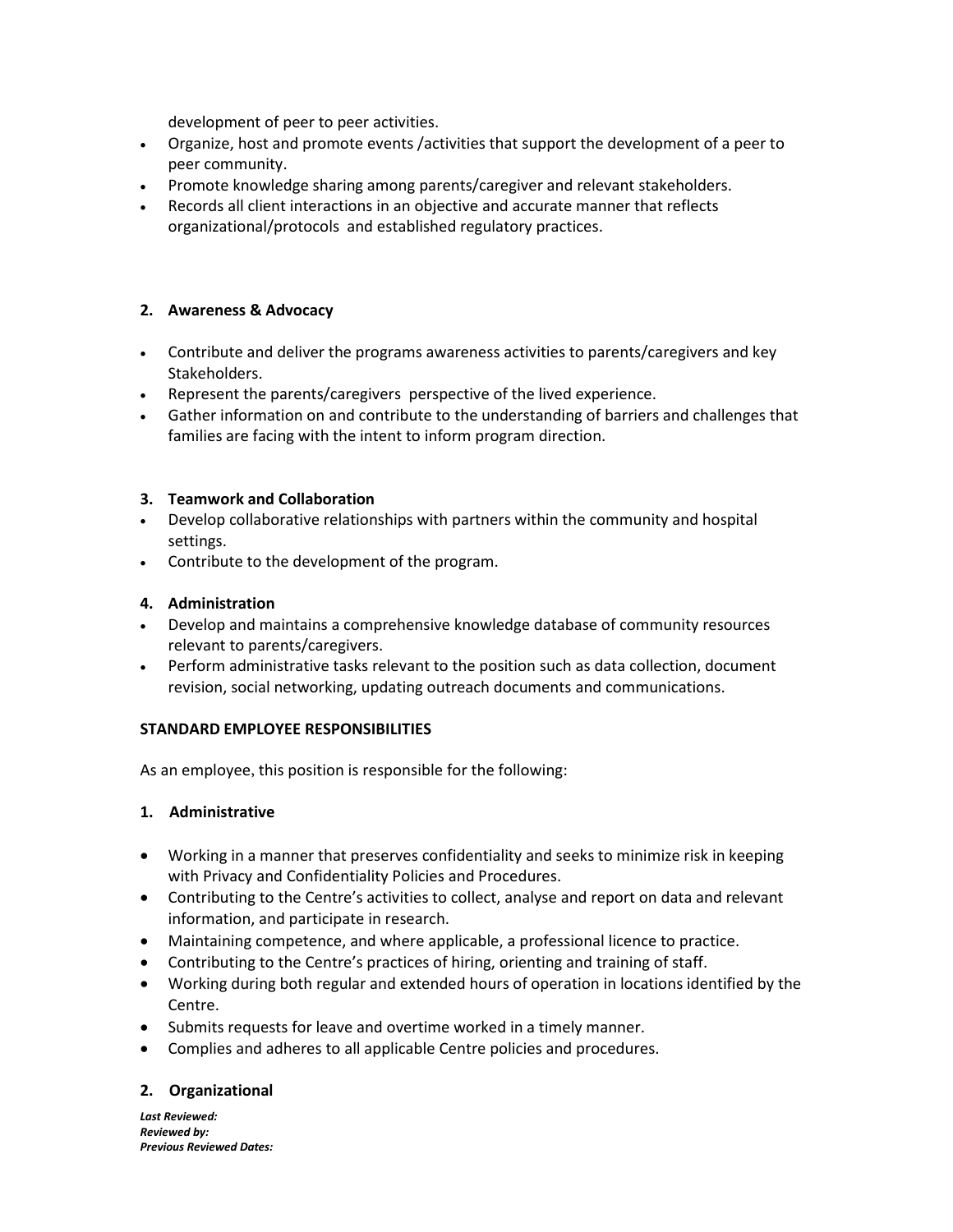- Working in a manner that incorporates health promotion and recognizes the determinants of health.
- Incorporating and strengthening collaborative and interdisciplinary teamwork.
- Respecting and valuing the diversity of communities and individuals.
- Supporting the Centre's student and volunteer placement programs.
- Promoting awareness of and participation in Centre activities.
- Contributing to the Centre's work by participating in meetings and committees.
- Participating in the Centre's efforts to enhance its capacity through staff development.

## **3. Occupational Health and Safety**

This position must also work within the scope of all legislative and Centre policies related to Occupational Health and Safety. In this capacity:

- Participates in Occupational Health and Safety training as required by the position:
	- First Aid/CPR an asset
		- **WHMIS**
		- Workplace Violence Prevention
		- Health and Safety Awareness
		- Accessibility Training
		- Non-Violent Crisis Intervention
		- Other:
- Uses personal protective equipment when required (e.g. gloves, masks, panic buttons, etc.)
	- a) N/A

## **1. Experience**

- Experience in parenting a child with medical complexities; as defined as a child with:
	- $\circ$  Multiple medical issues (that may or may not have an overriding diagnosis), and/or multiple specialty teams involved in care.
	- o A chronic condition that requires ongoing, frequent or time consuming medical interventions, including 24 hour management of care.
- Experience in strength based, client directed practices.
- Demonstrated Leadership experience.

## **2. Education**

Post-secondary education.

## **3. Key Competencies**

- **Effective client-focused communication.**
- Excellent interpersonal skills.
- Ability to work within a multi-disciplinary team.
- Ability to efficiently communicate with diverse populations and to demonstrate an understanding of cultural/diversity influences on health, beliefs and behaviors.
- Ability to face complex and difficult situations.
- Ability to analyze situations in order to make well-informed and timely decisions.
- Excellent time management and organizational skills.
- Ability to effectively communicate in large groups.
- computer skills, particularly in Microsoft Word, Excel and PowerPoint.

*Last Reviewed: Reviewed by: Previous Reviewed Dates:*